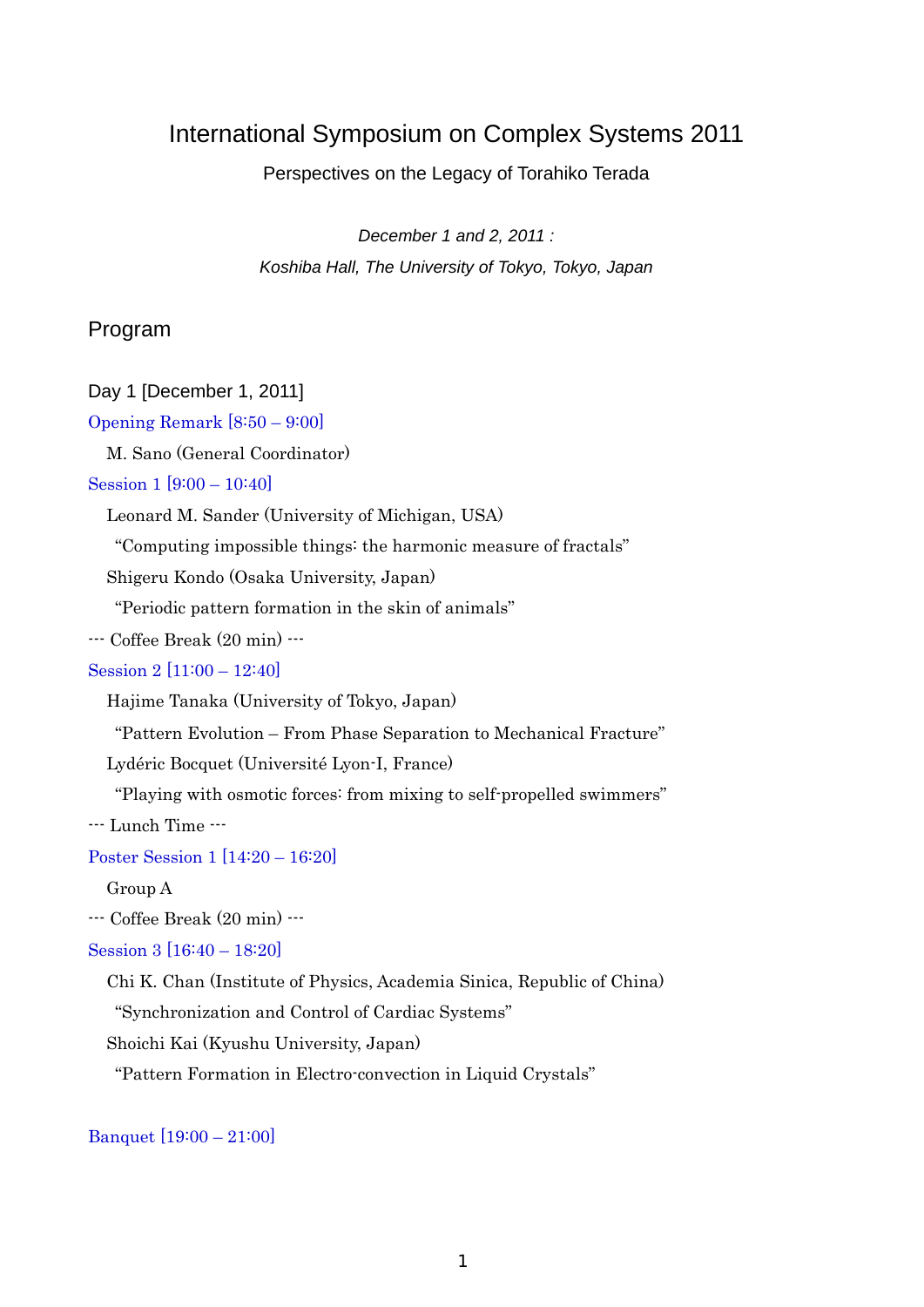#### Day 2 [December 2, 2011]

Session 4 [9:00 – 10:40]

Kei Kurita (University of Tokyo, Japan)

"Torahiko's omnivorous courage and high susceptibility to nature

- What modern seismology has lost during its growth  $-$ "

Hans J. Herrmann (ETH, Switzerland)

"Fracturing Ranked Surfaces"

#### Group photo

--- Coffee Break (20 min)---

Poster Session 2 [11:00 – 13:00]

Group B

--- Lunch Time ---

#### Session 5 [14:20 – 16:00]

Hiraku Nishimori (Hiroshima University, Japan)

" Quantitative analysis of behavior of foraging ants:

Decision-making under conflicting information"

Tamás Vicsek (Eötvös Loránd University, Hungary)

"Network dynamics in collective motion"

--- Coffee Break (20min) ---

#### Session 6 [16:20 – 17:20]

Mitsugu Matsushita (Chuo University, Japan)

" Statistical Features of Complex Systems

-Toward establishing sociological physics-"

Closing [17:20 – 17:30]